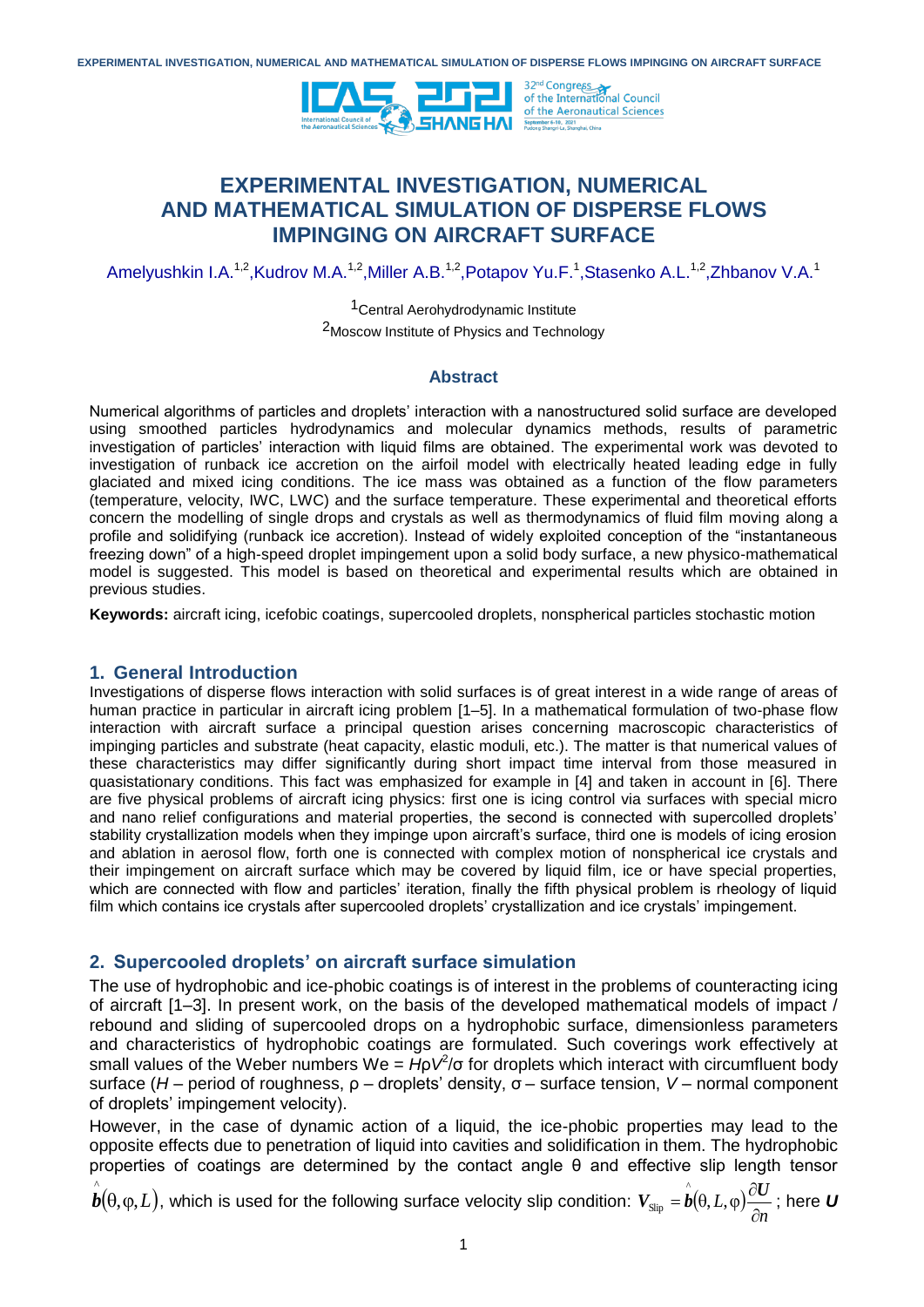– gas velocity vector near the surface, *n* – normal direction, φ – the proportion of the wetted surface, L is the width of the cavity (Figure 1, left). Among with the parameters described above, anti-icing coatings should be characterized by the following restitution parameter, which takes into account the speed of collision of supercooled droplet:

$$
a_s(\mathbf{W}\mathbf{e},\theta,\varphi,L) = \frac{2}{\pi} \int_0^{\pi/2} \sqrt{a_n^2(\mathbf{W}\mathbf{e},\theta,\varphi,L,\beta) + a_\tau^2(\mathbf{W}\mathbf{e},\theta,\varphi,L,\beta)} d\beta
$$

and adhesion forces' tension which arise during the solidification of supercooled droplets. Here *a<sup>n</sup>* and *a*<sup>τ</sup> are the recovery coefficients of the normal and tangential velocity components, respectively, β is the angle of incidence. Another control parameter is the fraction of the initial droplet mass md that remains on the surface after its impact. In addition, if the normal component of the impact

velocity of drops on the surface  $(V^{max} = V_{\infty} \exp(-1/4Stk)$  [7], here  $Stk_{\infty} = \frac{2}{9} \frac{Vl^{2} \pi^{2}}{\mu_{\varrho} R}$  $V_{\infty}a$ *g l*  $\mu$  $\alpha = \frac{2}{9} \frac{\rho_l V_{\infty}}{V_{\infty}}$ 2 9  $S$ tk<sub>∞</sub> =  $\frac{2}{9} \frac{\rho_l V_{\infty} a^2}{R}$  – Stokes

number) is less than the characteristic temperature-dependent value  $\,V^{\,\mathrm{max}} <\!V_0^*\big(1\!-\!T/T_{_f}\big)^{\!-\!7/10}\,$  $V^{\max} < V_0^* \left(1 - T/T_f\right)^{-7/10}$ , the

drops will remain in a liquid state and will move along the surface of the streamlined body without freezing. Here Stk is the Stokes number,  $V_{\infty}$  is the flight speed,  $V_0^* = 8.9$  sm/s, and  $T_f$  is the freezing point. Fig. 1 on the right shows the dependence of the size of the of the streaky roughness of the surface of a hydrophobic body on the parameters of the aerosol flow in terms of the Weber and Stokes numbers. In present paper expressions are obtained for the forces acting on the droplets sliding over the surface, taking into account their rotation, and the criteria for the transition from the rolling mode to the sliding mode, depending on the integral moment of the aerodynamic forces in the boundary layer near the surface.



Figure 1 – On the left is the diagram of the droplet movement over the surface; on the right is the dependence of the maximum distance between the protrusions on the Weber and Stokes numbers and the radius of the drop *a*.

The results of calculations of the effect of droplet crushing on the icing of aircraft are presented, taking into account the hydrophobic properties of a solid. Upon impact, the droplet decreases in diameter according to the following expression [5]:  $\kappa = \frac{u}{l} = 8.72 \exp[-0.0281 K]$ *d*  $\frac{d}{dt} = 8.72 \exp[-0.0281]$ 0  $\kappa = \frac{a}{l} = 8.72 \exp[-0.0281 K], \ \kappa \in [0.05, 1]$  – the

ratio of the diameters after and before colliding with the surface, We*<sup>n</sup>*  $K = \frac{\sqrt[5]{\text{Oh}^2}}{\text{II}}$  $=\frac{\sqrt{6}}{100}$  – Cossali parameter. Investigations of the effect of crushing of supercooled droplets upon impact on the surface of an aircraft with varying degrees of hydrophobicity have been carried out.  $\sigma$  $=\frac{p d \cdot }{p}$  $\text{We}_{n} = \frac{\rho d \cdot V_{n}^{2}}{I}$  $\frac{d \cdot V_n^2}{r}$ ,  $\rho \sigma d$ Oh =  $\frac{\mu}{\sqrt{2\pi}}$  –

Weber's number calculated from the normal component of the impact velocity, Oh is the Ohnesorge number, μ is the viscosity of the liquid.

Maximum normal component of droplet impingement speed  $V_{in}^{\max}$  is connected with Stokes number as was mentioned above, *R* – characteristic size of a circumfluent body's front part. Thus using droplet atomization criterion [8] one get  $\kappa = 2.84\sqrt{\text{We}}/\text{Re} = 2.84\sqrt{\text{Ca}}$  the following criterion for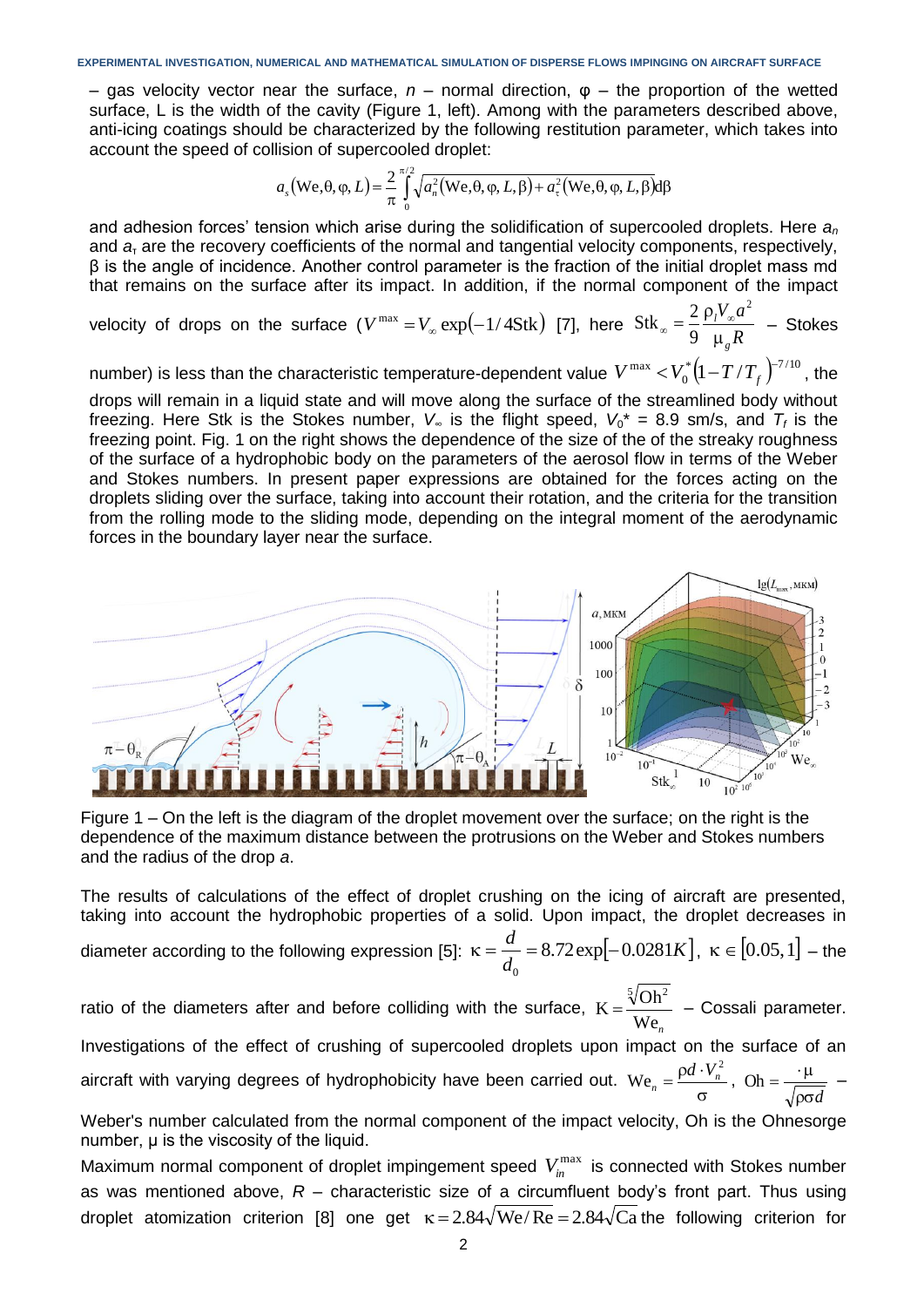atomization taking in account droplets' inertia in terms of Stokes number:

$$
\kappa_{\text{max}} = 2.84 \sqrt{\frac{\mu V_n^{\text{max}}}{\sigma}} \approx \frac{17}{6} \sqrt{\frac{\mu V_{\infty}}{\sigma}}^{\text{8Sk}} \sqrt{\epsilon}.
$$

Here 0.125 0.859  $W - W C$  (LWC  $K \cdot e^{0.859} \left| \frac{P_l}{I W C} \right|$  $\bigg)$  $\left( \right)$  $\mathsf{I}$  $\setminus$  $K_{\rm w}$  =  $\rm K\cdot e^{0.859}\bigg(\frac{\rho_l}{\rm EWC}\bigg)^{0.123}$  – Cossali's parameter which was modified by Wright [8]. Here  $\rho_l$  – water density, LWC - liquid water content. After surface impingement, droplets atomize when  $(\sin \beta)^{n}$ 200  $(\sin \beta)^{1.25}$  $\frac{W}{(8.1125)} \ge$ β  $\Psi = \frac{K}{\sqrt{2\pi}}$ [9], and splashing mass could be defined from the following equation *m*

 $(1-\sin \beta)$ |1  $-e^{0.092026(\psi-200)}$ |  $\boldsymbol{0}$  $\frac{\text{Splash}}{2} \cong 0.7 \big(1-\sin\beta\big)\big|1-e^{0.092026\left(\psi-\alpha\right)}\big|$ *m* . Another Droplets' atomization Criterion is as follows: 0.45 4 2  $> S_{\text{Critical}} \cong$  $\sigma$  $\frac{1}{\gamma \mu_m} p \sqrt{\frac{2aV}{4R}} \frac{\sqrt{\eta}}{L}$  $\frac{P}{\tau_{\rm ST}}\sqrt{\gamma\mu_{m}}p\sqrt{\frac{2aV}{4R_{0}T}}\frac{\sqrt{\eta}}{\sigma}$  >  $S_{\text{critical}}\cong 0.45$  – one may use this equation to predict splashing threshold taking

 $ST$   $V^{-1}$   $Q$ in account impingement velocity' dependence on Stokes number;  $\tau_{_{\text{ST}}}$  =  $\sigma/\sqrt{\eta}t\;$  – the stress which is cased by the surface tension,  $\eta$  – kinematic viscosity of liquid.



Figure 2 – Numerical concentration of droplets distribution in aerosol flow near the cylinder using splashing model [9]. The concentration values are referred to the concentration of the undisturbed flow. Initial droplet size 30 mcm, unperturbed flow velocity 6 m/s, temperature does not change and is equal to 0 o C, atmospheric pressure; the radius of the cylinder used to simulate the leading edge (characteristic size is 12.5 mm) of the wing model in the TsAGI air-cooling wind tunnel [2,10].

# **3. Nonspherical ice crystals' simulation**

Influence of crystals' shape on disperse flow interaction with solid body was taken in account. The complexity of mathematical modelling of non-spherical shape ice crystals' dynamics led to the construction of original approaches in mathematical and numerical modelling of corresponding processes. Different types of particles' stochastic motion mechanisms are simulated and compared. A system of equations for the motion of a gas of non-spherical bodies and particles of natural origin in gradient media is constructed, taking into account their scattering due to nonspherical shape. Dimensionless control parameters characterizing the physical features of such flows are determined. Experimental data on spheroid particles' scattering are obtained. The results of the influence of the shape of particles on the features of their movement and interaction with a streamlined body in gradient flows are presented in terms of dimensionless control parameters. Methods of pressure, temperature and density parameters determination are developed in order to improve precision and amount of information from experimental investigations; influence of particles' parameters including shape factor on carrying gas parameters' determination is taken in account.

For each type of physical mechanism, stochastics diffusion coefficients are calculated and inserted into the last formula. At each time step, random numbers are generated and additional movement speed caused by stochastics is added. Another way to calculate stochastic motion of particles is to use characteristic velocities for each type of particles' stochastic motion: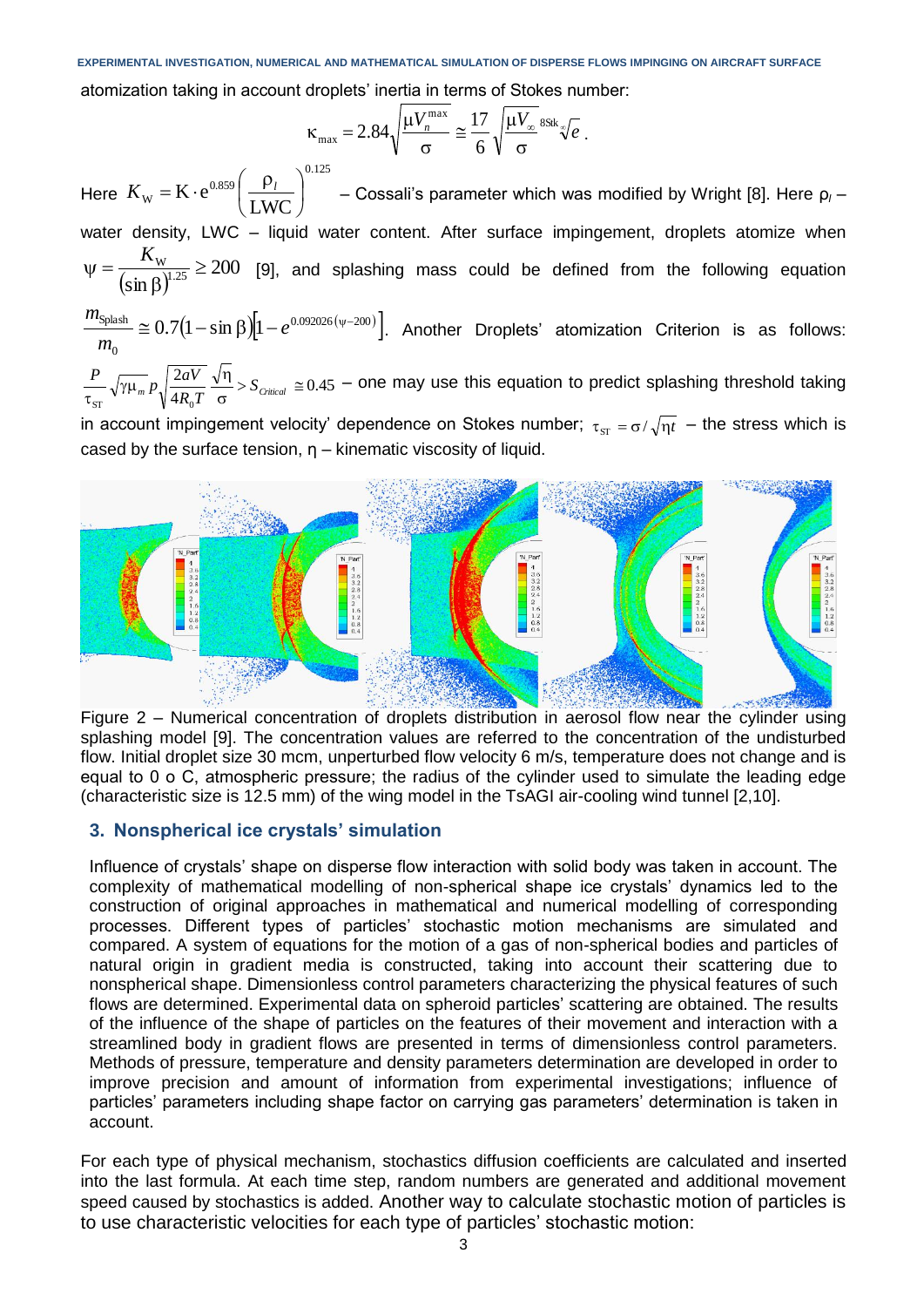$$
\mathbf{V}_p = \mathbf{V}_p^0 + \frac{|\mathbf{V}'|}{\sqrt{1 + t/\tau_R}} \cdot \mathbf{E}_{\text{Turb}} + \sqrt{\frac{8\mathbf{k}_B T}{\pi m_1 N}} \cdot \mathbf{E}_{\text{Br}} + V_{\text{NS}} \cdot \mathbf{E}_{\text{NS}} + V_{\text{BIO}} \cdot \mathbf{E}_{\text{BIO}} + V_{\text{EM}} \cdot \mathbf{E}_{\text{EM}}
$$

Orientational force *F*<sup>χ</sup> which acts on particle could be described by the following equation:

10  $(\text{Re}, E) = 3\pi \frac{\mu^2}{\mu^2} \text{Re}_p \left| 1 - \frac{1}{\pi^{1/3}} \sqrt{\frac{E^2 + 4E + 5}{\mu^2}} \right|$ 1/ 3  $-\text{Re}_p\Big|1-\frac{1}{\Gamma^{1/3}}\Big| \frac{E^2+4E+1}{\Gamma^{1/3}}$  $\rho$ μ  $E_{\chi}$ (Re, E) =  $3\pi \frac{\mu^2}{2}$  Re  $_{p}$   $\left|1 - \frac{1}{E^{1/3}}\sqrt{\frac{E^2 + 4E}{10}}\right|$  $F_{\chi}(\text{Re}, E) = 3\pi \frac{\mu}{\rho} \text{Re}_{p} \left| 1 - \frac{1}{E^{1/3}} \sqrt{\frac{E^2 + 4E + 3}{10}} \right|$  for small Reynolds number (Re << 1), which is based

on the difference between particles' and gas velocity. Equation for nonspherical particles' stochastic and deterministic motion is the following:

$$
m_p \frac{\mathrm{d}V_p}{\mathrm{d}t} = \sum F_{\text{Det}} - \Gamma_{\text{NS}} V_p + \delta(t) \Xi_{\chi} F_{\chi} \cdot \xi_{\chi}.
$$

Research has been carried out using the equations of stochastic dynamics of non-spherical particles, modified equations of the dynamics of a continuous medium for two-phase media containing nonspherical particles of complex shape, modeling the dynamics of a set of individual non-spherical particles in three-dimensional flows.

| Nº             | <b>Stochastic</b><br>mechanism                                | Scattering<br>coefficient                                                                               | 'Friction'<br>Coefficient <sub>D</sub>                                            | Characteristic speed                                                                                                                                                                                                                                                                                                           |
|----------------|---------------------------------------------------------------|---------------------------------------------------------------------------------------------------------|-----------------------------------------------------------------------------------|--------------------------------------------------------------------------------------------------------------------------------------------------------------------------------------------------------------------------------------------------------------------------------------------------------------------------------|
| 1              | Brownian motion                                               | $k_BT$<br>$\mu a_p$                                                                                     | $\frac{\pi}{\mu} \sqrt{\frac{k_B T \rho_p a_p}{6}}$                               | $8k_BT$<br>$\sqrt{\pi m_1 N}$                                                                                                                                                                                                                                                                                                  |
| $\overline{2}$ | Turbulent<br>pulsations                                       | $0.19k^2$<br>$\epsilon$                                                                                 |                                                                                   | $\sqrt{1+t/\tau_R}$                                                                                                                                                                                                                                                                                                            |
| 3              | Nonuniform<br>distribution of flow<br>parameters              |                                                                                                         |                                                                                   | $\sqrt{\frac{\delta \rho}{\rho_p} \frac{\pi a^2}{2} C_D (\text{Re}, \text{M}) V_0^2}$ $\sqrt{\left(\frac{\pi}{18}\right)^{1/3} \frac{1}{4} \delta \rho C_D \pi a^2 V_0$ $\sqrt{\left(\frac{F_x S_x}{m_x}\right)^{1/3}} = V_0 \sqrt{\frac{\delta \rho}{\rho_n} C_D (\text{Re}, \text{M})} \left[\frac{9 \pi}{128}\right]^{1/6}$ |
| 4              | Nonspherical<br>shape                                         | $\sqrt{\frac{F_{\chi}}{\rho_{p}}} = \frac{\mu \sqrt{3\pi \text{Re}_{p} \varphi}}{\sqrt{\rho \rho_{p}}}$ |                                                                                   | $(48\pi^5)^{1/6} a_p \mu \sqrt{\frac{\rho_p}{\rho}} \text{Re}_p \varphi \quad \left  \left( \frac{F_\chi S_\chi}{m_\pi} \right)^{1/3} = \text{Re}_\infty \frac{LV_\infty}{a_\pi} \sqrt{\frac{\rho}{\rho_\pi}} \sqrt{\text{Re}_p \varphi} \left( \frac{243}{16} \pi \right)^{1/6} \right $                                      |
| 5              | Elemagnetic<br>field<br>fluctuations                          | $\sqrt{\delta F / \rho_p}$                                                                              | $\frac{F_{\chi}}{V_{\chi}} = \frac{a_p \sqrt{\rho_p \delta F}}{\sqrt[3]{3/4\pi}}$ | $\left(\frac{\delta FS}{m_p}\right)^{1/3} = \frac{\sqrt[3]{3/4\pi}}{a_p} \sqrt{\frac{\delta F}{\rho_p}}$                                                                                                                                                                                                                       |
| 6              | <b>Fluctuations</b><br>of<br>decisions of living<br>organisms | $F_{\rm Drag}\psi$<br>$\rho_p$                                                                          | $\approx 6\pi \mu a_p$                                                            | $\frac{\sqrt[3]{3/4\pi}}{a_p} \sqrt{\frac{F_{\text{Drag}}\psi}{\rho_p}}$                                                                                                                                                                                                                                                       |
| $\overline{7}$ | Errors of collisions'<br>models                               |                                                                                                         | $\approx 6\pi \mu a_p$                                                            | $\sqrt{\delta a_n^2 + \delta a_\tau^2} V_0$                                                                                                                                                                                                                                                                                    |

**Table 1 – Mechanisms of stochastic motion of bodies of nonuniform medias**

#### **4. Practical recommendations for aircraft icing simulation**

Based on recent investigations, following peculiarities should be taken in account in icing simulations.

I. For crystallization initiation, specific kinetic energy should be higher than  $L<sub>b</sub>(T)$ :

$$
L_b(T) = L_b^0 \left(1 - \frac{T}{T_f}\right)^{-7/5}
$$

Here  $L_b^0 \cong$  4  $\cdot$  10<sup>-3</sup> J/kg, *T* – temperature which is below zero, *T<sub>f</sub>* – freezing temperature. This result was obtained empirically and interpolated in [4].

II. The expression for the crystallization front velocity of supercooled water has the form:

,

$$
u = \psi (T_f - T)^2
$$
  
here  $\psi = (3.75 \pm 0.4) \cdot 10^{-3} \text{ m/(s·K}^2);$ 

III. Supercooled water turns into a mixture of liquid with crystals, the mass fraction of which is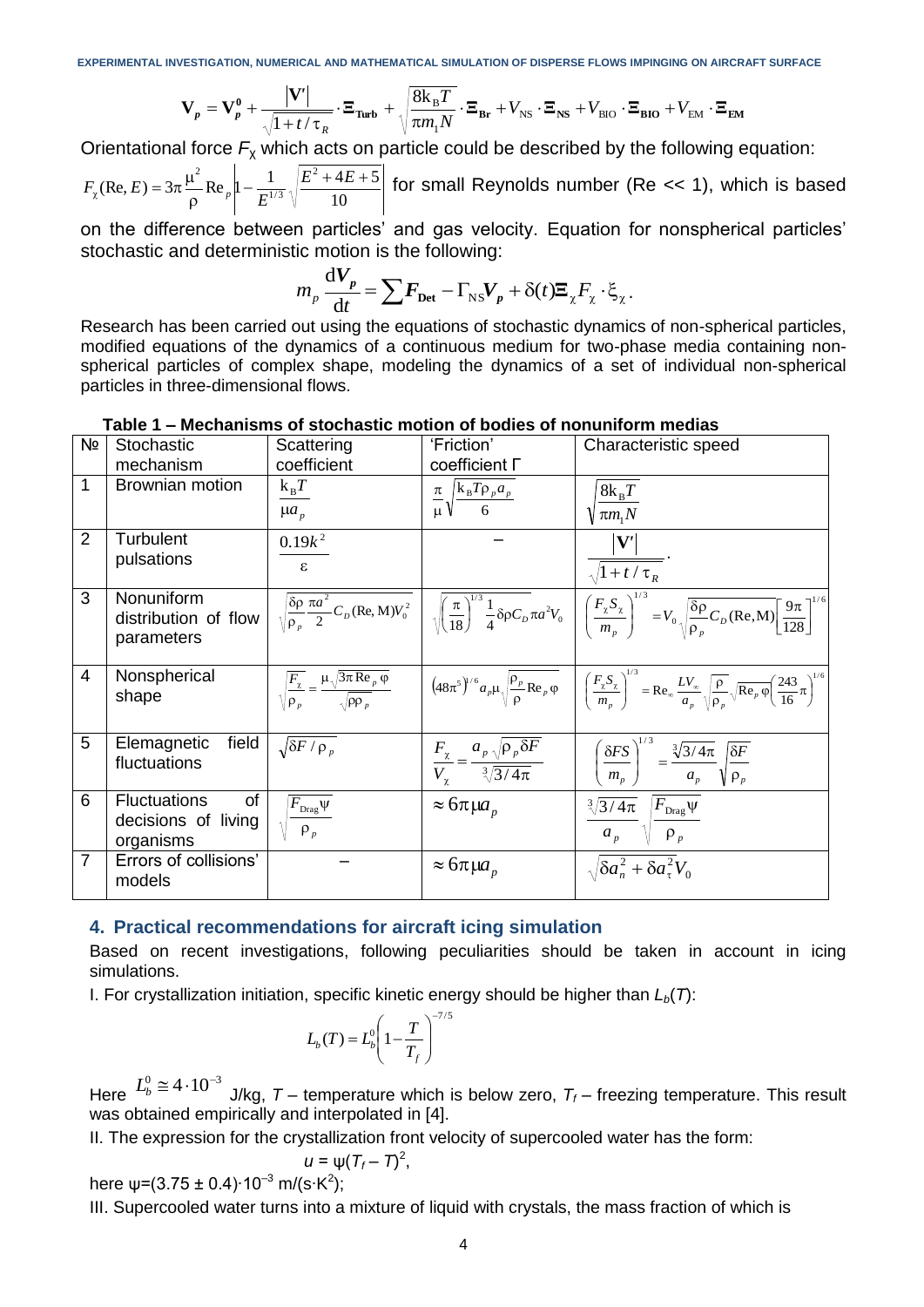determined by the expression:

$$
\alpha_m(T) \approx \varsigma \sqrt{1 - \frac{T}{T_f}}
$$
, here  $\varsigma = (1.98 \pm 0.50) \text{° K}^{-1/2} [4];$ 

IV. The distance *L* between the protrusions should not exceed  $L_{\text{max}}$ .  $R$  – radius of curvature of the leading edge of the wing. Droplet diameter *D* >> *L*.

$$
\frac{L_{\text{max}}}{D} = 2 \frac{48k\sqrt{e}}{We_{\infty}},
$$

$$
e_{\infty} = \frac{D\rho_{l}V_{\infty}^{2}}{\sigma_{l}}
$$

where *R V a g l*  $\mu$  $=\frac{2}{2}\frac{\rho_l V_{\infty}}{V_{\infty}}$ 2 9  $Stk = \frac{2}{3} \frac{\rho_l V_{\infty} a^2}{R}$ , We

V. Expressions for the forces which act on moving droplets

$$
m_d \frac{dV_d}{dt} = m_d g \sin \alpha - \frac{1}{2} \xi_\sigma \pi b \sigma_l (1 + \cos \theta) + C_g \left( \text{Re}, \frac{\delta^*}{a} \right) \cdot \mu \frac{h}{2} (V - V_d) - F_\omega + \psi \frac{dm_d}{dt} V_d
$$

In the right part of this equation first term is gravitational force, the second one is retarding force which is caused by surface energy, third one describes droplet's interaction with surrounding flowm the last but one is retarding force which is due to liquid rotation inside droplet

$$
F^{\circ} = k_{\circ} m_{d} \varsigma^{3} \sqrt{\frac{8}{Re^{3}}} \frac{dV_{d}}{dt} k_{\circ} = \varsigma^{3} \sqrt{8} \approx 0.24
$$
 and the last one describes the loss of momentum when

droplet moves along surface.

VI. Expression for the heat flux at the interface during crystallization is as follows:

$$
q = \rho_l u (C(T_f - T) - L\alpha_m)
$$

This equation was obtained theoretically [6] taking in account previously obtained experimental results [4].

VII. In order to prevent aircraft icing in aerosol cloud with supercooled droplets using icefobic coatings' following physical consideration should be as follows:

1. Contact angle θ is usually measured to characterize hydrophobic properties at low Weber number – when droplets' velocity is not enough to penetrate inside micro and nanorelief. It depends on surface structure in terms of *f* (part of the projection of the wetted area onto the substrate surface, taking into account the partial filling of the pores) and *r* (roughness factor – which equals ratio of projection of surface to the plane which is parallel to the surfaces to surface area) and surface energy and other properties of materials in terms of contact angle of a droplet on flat surface  $\theta_0$ . Expression for contact angle dependence on surface properties and material is as follows:

$$
\cos\theta = f(r \cdot \cos\theta_0 + 1) - 1;
$$

2. Slipping length *b* (which is tensor in general case)

$$
u_{\text{slip}} = b\partial V / \partial z,
$$

3. Droplets' velocity recovery coefficient depend on Weber number We and should be averaged as follows to it's dependence on angle of impingement β:

$$
a(\text{We}) = \frac{2}{\pi} \int_{0}^{\pi/2} \sqrt{a_n^2(\text{We}, \beta) + a_\tau^2(\text{We}, \beta)} d\beta
$$

4. Mass recovery coefficient when droplet impinges at surface takes in account droplets' restitution coefficients when they interact with hydrophobic surface:

$$
\varepsilon = m_d / m_d^0
$$

– ratio of droplet's mass after and before the collision;

5. Maximum size between protrusions of structured surface depends on Weber and Stokes number describes regimes which are similar to Wenzel and Cassi-Baxter regimes of droplet behavior when it impinges upon hydrophobic surface: